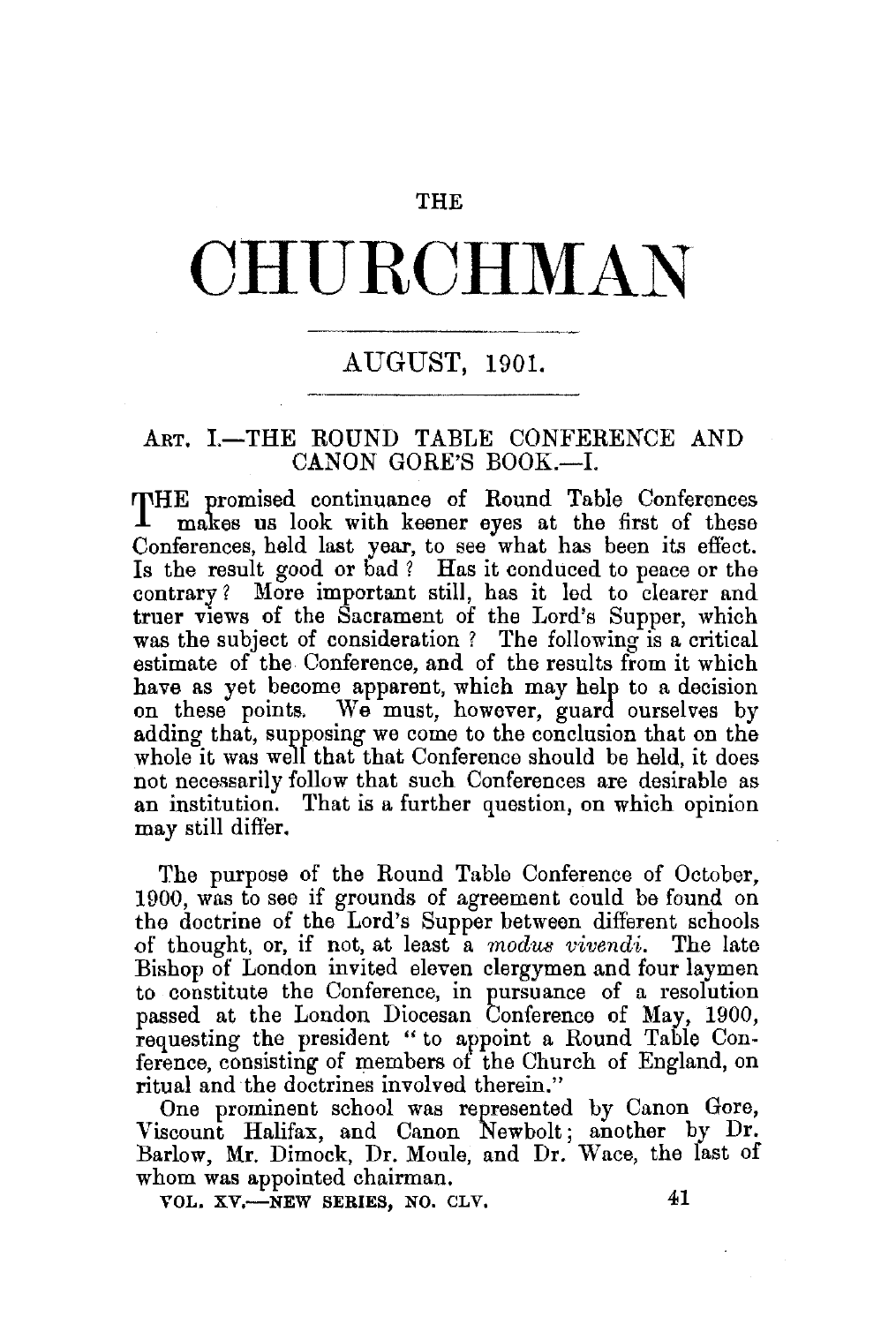As a preliminary step, the Bishop requested each member of the Conference to send him a statement of his belief on the subject of the Divine gift in Holy Communion, and these statements were circulated among the members before the first meeting. Most of them did not confine themselves to the question put before them by the Bishop, but took the opportunity of making a general statement of their beliefs respecting the Sacrament.

Of these statements, Lord Halifax's can hardly be distinguished from a statement of the Roman doctrine, for he declares his belief that the bread and wine, on consecration, "become, are made, are changed into, the Body and Blood of Christ." The change thus effected he describes as "sacramental," a word borrowed from a canon of the Council of Trent, where it is employed in contrast to the word "spiritual."<sup>1</sup> He appears to use it as meaning "in a sphere outside the cognizance of sense"; that is, in a supernatural manner. He also says that "Christ is, by every valid consecration, offered to the Father under the separated symbols of bread and wine, sacramentally identified with His Body and Blood." These statements seem to be no more than an informal expression of the doctrines of Transubstantiation and the Sacrifice of the Mass.

As Lord Halifax advocates the doctrine of the Latin Church, so Mr. Birkbeck maintains that of the Greek Church, or what he holds to be the doctrine of that Church, when he says that the " species of bread and wine are said to be changed, transfigured, transformed, converted, transmuted, or transelemented into the Body and Blood of Christ," and "are, after consecration, Christ's Body and Blood, which they were not before," " the presence of our Lord in His Sacrament primarily depending, not on the prayers and acts of individual men, but upon the prayers and the faith of the Church herself."

Canon Newbolt expresses the views of most Ritualists, and some High Churchmen who are not Ritualists, when be says that " We offer the same Body once for all sacrificed for us, and the same Blood once for all shed for us, sacramentally present, to the Father" (the words " offer" and " sacramentally" not being defined by him) ; and when he says that " The gift bestowed in the Holy Communion is the Body and Blood of Christ, which are present really and truly, but spiritually and ineffably, under the outward visible part, sign,

<sup>&</sup>lt;sup>1</sup> "If anyone shall say that Christ, exhibited in the Eucharist, is eaten only spiritually and not sacramentally and really, let him be anathema' ("Cone., Trid.," sess. xiii., canon 8).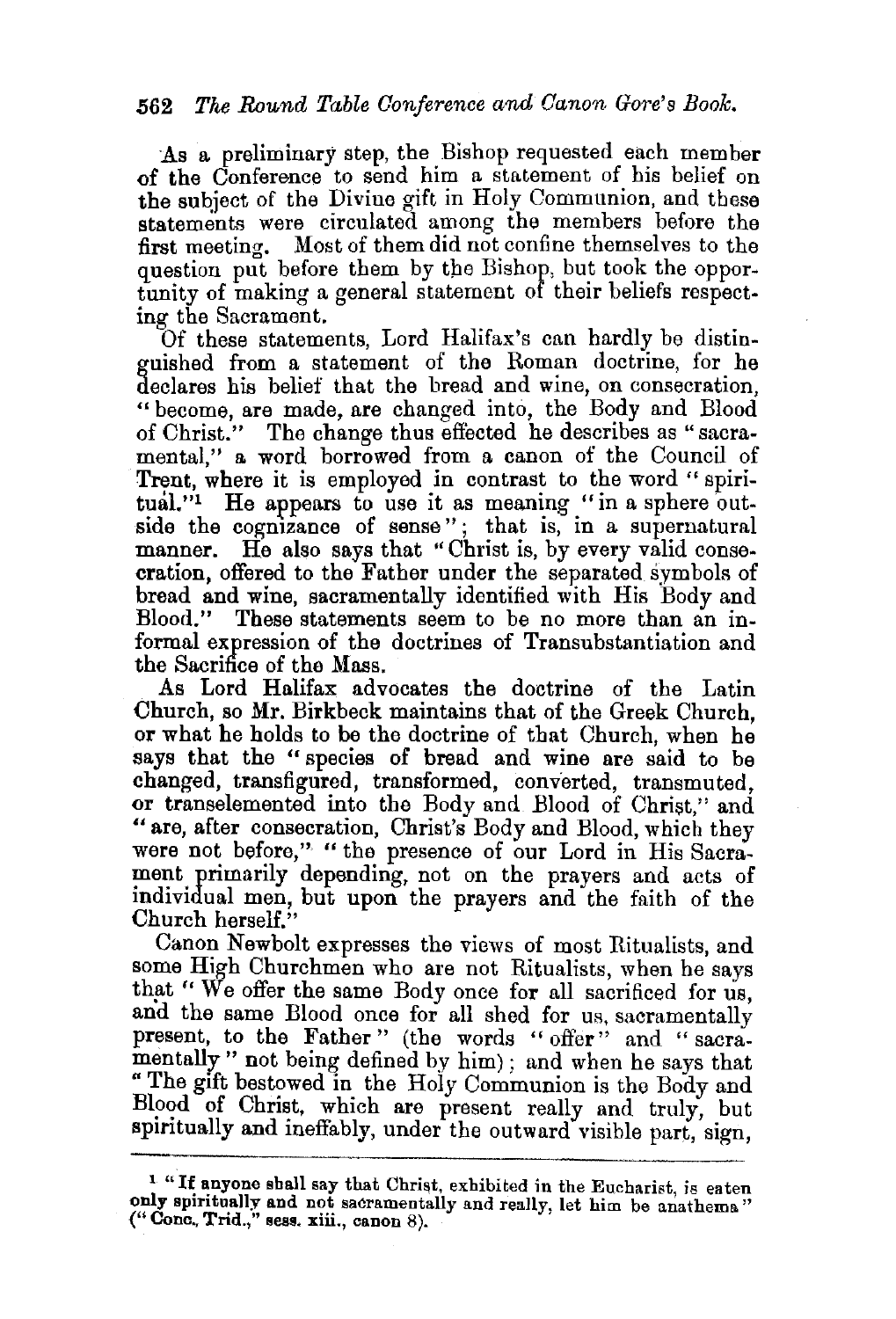-or form of bread and wine" (where "really" and '' spiritually," which are opposed to each other by the Council of Trent are again undefined); and when he says that "Christ is to be adored therein "--- that is, " in the Sacrament" (without explaining whether by " Sacrament " he means the ordinance or the elements)-and that "His Presence remains *extra usum Saorarnenti."* 

The views entertained by English Churchmen from the Reformation to the middle of the nineteenth century find expression in the statements of Dr. Moule, Dr. Wace, Mr. Dimock, and Dr. Barlow.

If, therefore, there is to be agreement of all the members of the Conference, a formula must be found which will comprehend or cover the Roman and the Greek views of the mystery and the Anglican view (1) as handed down from the Reformation, and  $(2)$  as taught of late years by men of Ritualist tendencies.

In the first session of the Conference the same question was considered and discussed as had been set before its members by the Bishop ; that is, What is the Divine gift bestowed in the Holy Communion ? The discussion turned almost entirely on the point whether it were the sacrificed Body of Christ or His glorified Body which is received by the faithful communicant. The former view-that it is the sacriliced Body-was· held by Mr. Dimock, Dr. Moule, and Dr. Wace; the latter-that it was His glorified Body-by Canon Gore and Lord Halifax. Had Jeremy Taylor been present, he would, I think, have said-for he has said-that the Sacrament was given "not to be, or to convey, the natural Body of our Lord [which he describes as " carried from us into heaven"] to us, but to do more and better for usto convey all the blessings and graces procured for us by the breaking of that Body and the effusion of that Blood ; which blessings, being spiritual, are therefore called His Body spiritually, because procured by that Body which died for us, and [those blessings] are therefore called our food, because by them we live a new life in the Spirit ; and Christ is our bread and our life, because by Him, after this manner, we are nourished up to life eternal " ("Worthy Communicant," i. 3).

Following the lead given by Jeremy Taylor, I venture to think in all humility that the right answer to the question proposed as to what is the Divine gift in the Holy Communion would be, The application to ourselves of the benefits wrought for man by the sacrifice of the death of Christ upon

the cross, provided that we are penitent, faithful, and loving. . So far, the Conference agreed (1) that there is a Divine gift m the Holy Communion (that is, none held the view, truly

 $41 - 2$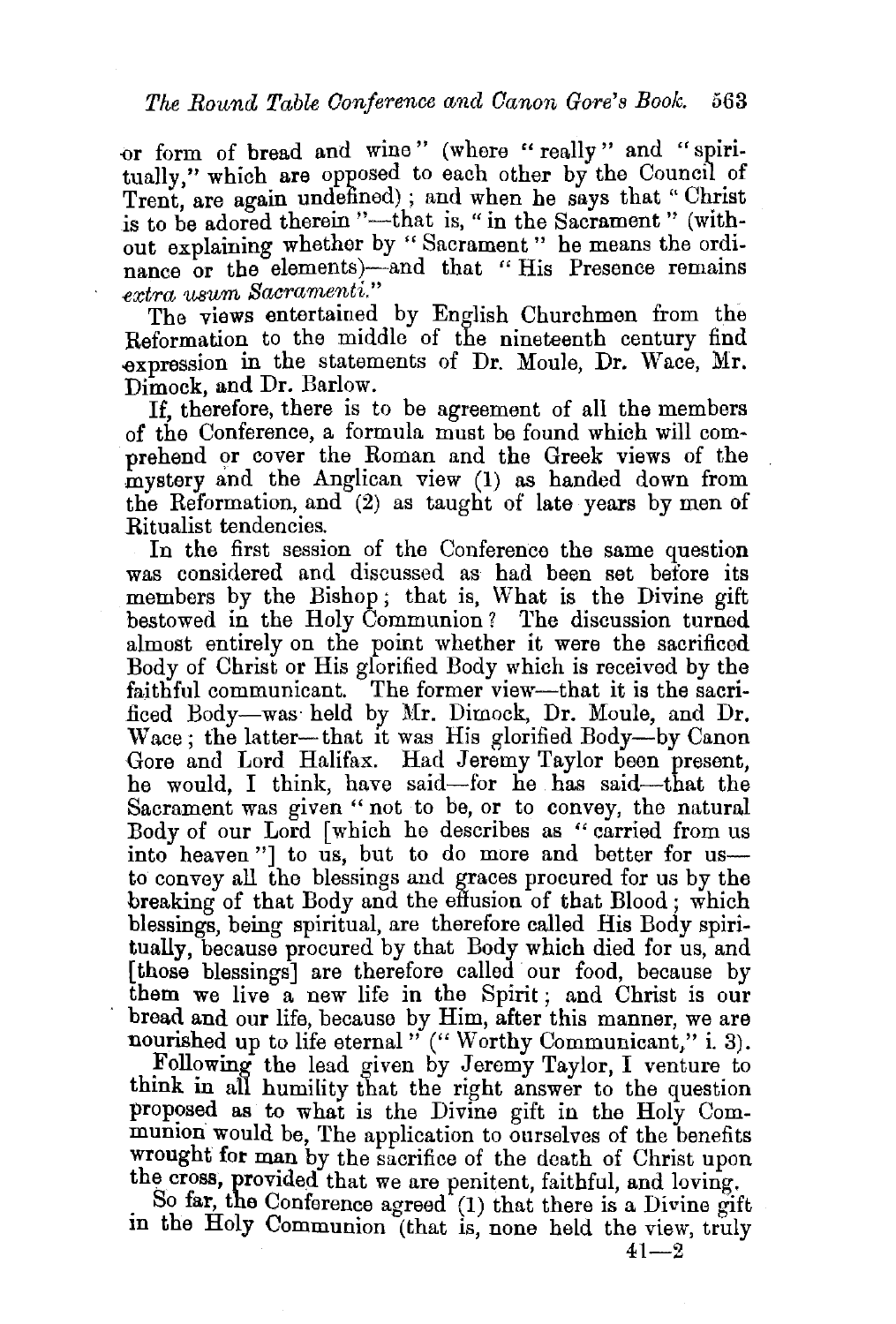or not attributed to Zwingle, that it is a bare memorial in which no grace is given), and (2) that that gift is called the Body and Blood of Christ. But there was no agreement as to the meaning of the term "Body and Blood of Christ " in this connection, nor how they were received; nor, indeed, was much help given towards an understanding either of the expression or of the mystery, the most illuminating words on the subject being the singularly expressed statement of Mr. Dimock: "We feed on the remission of sins." I should have preferred the phrase: "We feed on the benefit that we receive from Christ's having become man and suffered forus; namely, the reconciliation with the Father, one consequence of which is the remission of sins."

I believe that, since the publication of Archdeacon R. I. Wilberforce's book on the Holy Eucharist, too much stress. has been laid on the distinction drawn by Dr. Bigg, and accepted by the Conference and by most of us, between the *Res Bacramenti* and the *Virt'UB Sacramenti,* which are not formally distinguished by early theologians. Even Thomas. Aquinas, speaking for the Schoolmen (Summa, Part III., Suppl. 73), and, following him, Liguori ("Theol. Mor.," vi. 3), say that the *Res Bacramenti* is the grace that refreshes and sustains the soul, of which the bread and wine, which sustains the body, are the *sacramentum,* or sign. Here the *Res-*Sacramenti and what we have come to call the Virtus *Sacramenti* are identified. And this identification is not nullified by their also calling the Body and Blood of Christ at. once *Res Sacramenti*, as signified by the bread and wine, and *Sacramentum*, as signifying the grace given. Of the *Virtus Sacramenti* as a technical term they say nothing, but call it Res *Sacramenti.*1 Our own definition of a sacrament is '' an outward and visible sign," not of an inward and spiritual *thing,* but "of an inward and spiritual *grace,"* and we

Species in Eucharistia non habent aliud munus quam sacramenti ; significant enim et non signifieantur : ad differentiam corporis Christi,\_ quod est sacramentum simul et res; nempe quod significat gratiam et significatur a speciebus (Liguori, "Theol. Mor.," vi. 3, 189, 190). Thomas **Aquinas's teaching is the same**, and in almost the same words *(loc. cit.).* According to their teaching, therefore, the *Res Sacramenti* is the gracestgnified by the *sacramentum,* and that is the refreshing of the soul.

 $1$  In omnibus sacramentis tria distinguuntur,  $p_{\text{temp}}(1)$  sacramentum tantum,  $(2)$  res tantum, et  $(3)$  sacramentum ac res.  $(1)$  Sacramentum tantum est illud quod significat; (2) res tantum est id quod significatur, sive effectus sacramenti; (3) sacramentum ac res simul est id quod ~significatur ab uno et signifieat aliud. In hoe autun Eucharistire sacra- mento (1) sacramentum tantum sunt species eonsecratre, *qttro tantum significant animos refectiones*; (2) res tantum est ipsa refectio; (3) res et excramentum est corpus Christi, quod significatur a speciebus et gratiam significat.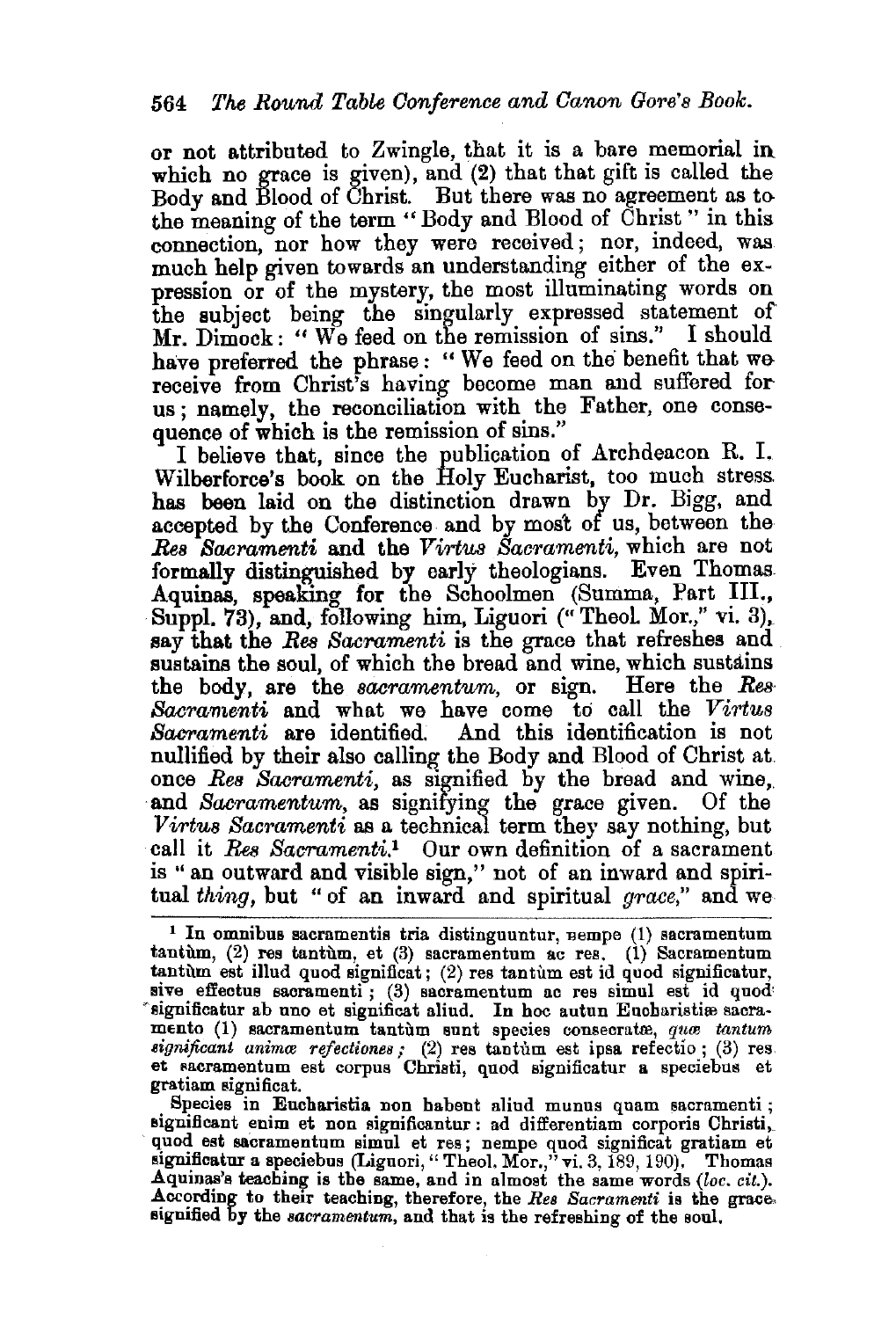say that the two *parts* of a sacrament are " the outward visible sign and the inward spiritual *grace."* When, therefore, we teach that the inward *part* in the Lord's Supper is the Body and Blood of Christ received by the faithful, we must mean by the Body and Blood of Christ a spiritual grace, designated the Body and Blood of Christ, and explained, as we have seen, by Jeremy Taylor as "the blessings and graces procured for us by the breaking of that Body and the effusion of that Blood," which work in us who partake of them "the strengthening and refreshing of our souls " as their special «benefit." Here, then, again we find the *Res Sacramenti*  .and the *Virtus Sacramenti* identified as the grace flowing from the sacrificed Body of Christ, whether called, from its cause, the Body and Blood of Christ, or, from its effect, the refreshing of our souls by the Body and Blood of Christ.

At the second session the question proposed was, What is the relation between the Divine gift and the consecrated elements? Here Lord Haiifax advocated the doctrine (not the word) of Transubstantiation, saying, " He wished to be understood as stating simply that the bread and wine became the Body and Blood of our Lord," without guarding himself even by the limiting words "to us," which the Roman Missal still retains; and referring to his previous statement that " the bread and wine are sacramentally identified with His Body and Blood."

Canon Newbolt maintained, as I understand him, the doctrine which the Archbishop of Canterbury has rightly declared identical with Consubstantiation, though not so acknowledged by those who hold it; namely, "That while the elements of bread and wine retain their natural substances, an addition is made to them by virtue of which the Body and Blood of Christ are present really and truly, but spiritually and ineffably, under the outward visible sign or form of bread and wine." He believed that they were thus present in the bread and wine which our Lord distributed to His Apostles.

On the other hand, Dr. Wace " was obliged to offer an unqualified denial to the belief indicated" by Lord Halifax and Canon Newbolt; and Dr. Moule "recalled the phrase of Ratramnus, 'Non in veritate sed in figura,' and that Ratramnus appealed to previous patristic teaching as wholly with him in his protest against the ' corporal presence' taught by Paschasius."

On the point under discussion the Conference determined that no agreement could be come to.

The sacrificial aspect of the Holy Communion was the subject for consideration in the third and part of the fourth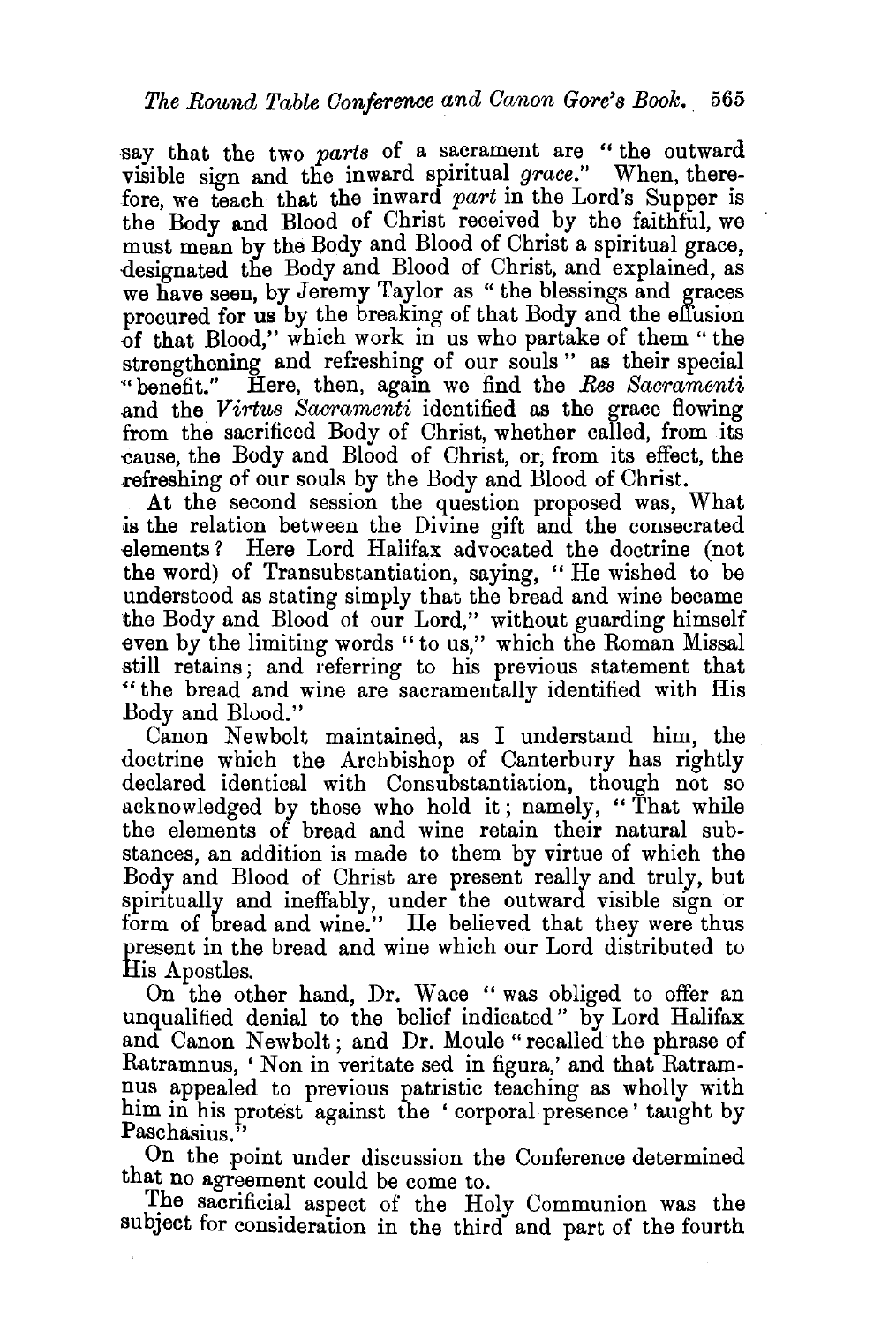session, but it was not more than lightly touched, from a feeling probably entertained that differences on it were vital and views incompatible. No definition of "sacrifice" was attempted, and no effort was made to come to an understanding as to *what* was sacrificed or offered, except that Lord Halifax declared it to be in his belief "the bread and wine sacramentally identified with our Lord's Body," meaning apparently by "sacramentally identified " supernaturally made one with the Lord's Body. Canon Gore used the same expression " sacramentally identified," but he allowed that "down to the time of St. Thomas Aquinas inclusive the memorial of our Lord's death made in the Holy Communion is regarded as commemorative only, and is not connected with any idea of actual immolation," and that Mr. Dimock was right in saying that the early Christians, when they spoke of sacrifice in the Eucharist, meant for the most part the offering of the elements for acceptance by God. This led him to introduce the theory of a heavenly altar at which the elements are supposed to be consecrated and changed into the Body and Blood of our Lord. On the present occasion he did not say that he adopted this theory himself, but he attributed it to Irenzeus on the quite insufficient ground that Irenæus speaks of our altar and temple and tabernacle, where our alms and offerings should be made, as being (not on earth, like the Jewish altar and temple and tabernacle, but) in heaven; that is, that they have a spiritual existence only ("Adv. Hær.," iv. 18).

Dr. Moule reminded the Conference of the vital truth that the ordinance was instituted that "sacred gifts might be given *by* God *to* us, not offered *from* us *to* Him." After a valuable citation from Dean Field by Dr. Wace, the discussion passed to the consideration of a statement drawn up by Lord Halifax, which he hoped might aftord a basis of agreement, in which hope he subsequently declared himself disappointed.

Before leaving the subject of Sacrifice, I think we may lay down the proposition that no one can make or offer a sacrifice except of what is his own. Therefore we can offer ourselves ; we can offer of our substance; we can offer our thanksgivings, prayers, and praises-nay, we can ofter the unconsecrated bread and wine, if we bring them with us, as the early Christians did, and present them for the service of God; but we cannot dare to say we offer the Son of God to His Father without claiming Him as our individual possession; and not only that, but a possession which we are willing to divest ourselves of and "profess that we will own Him no **more** " (Field).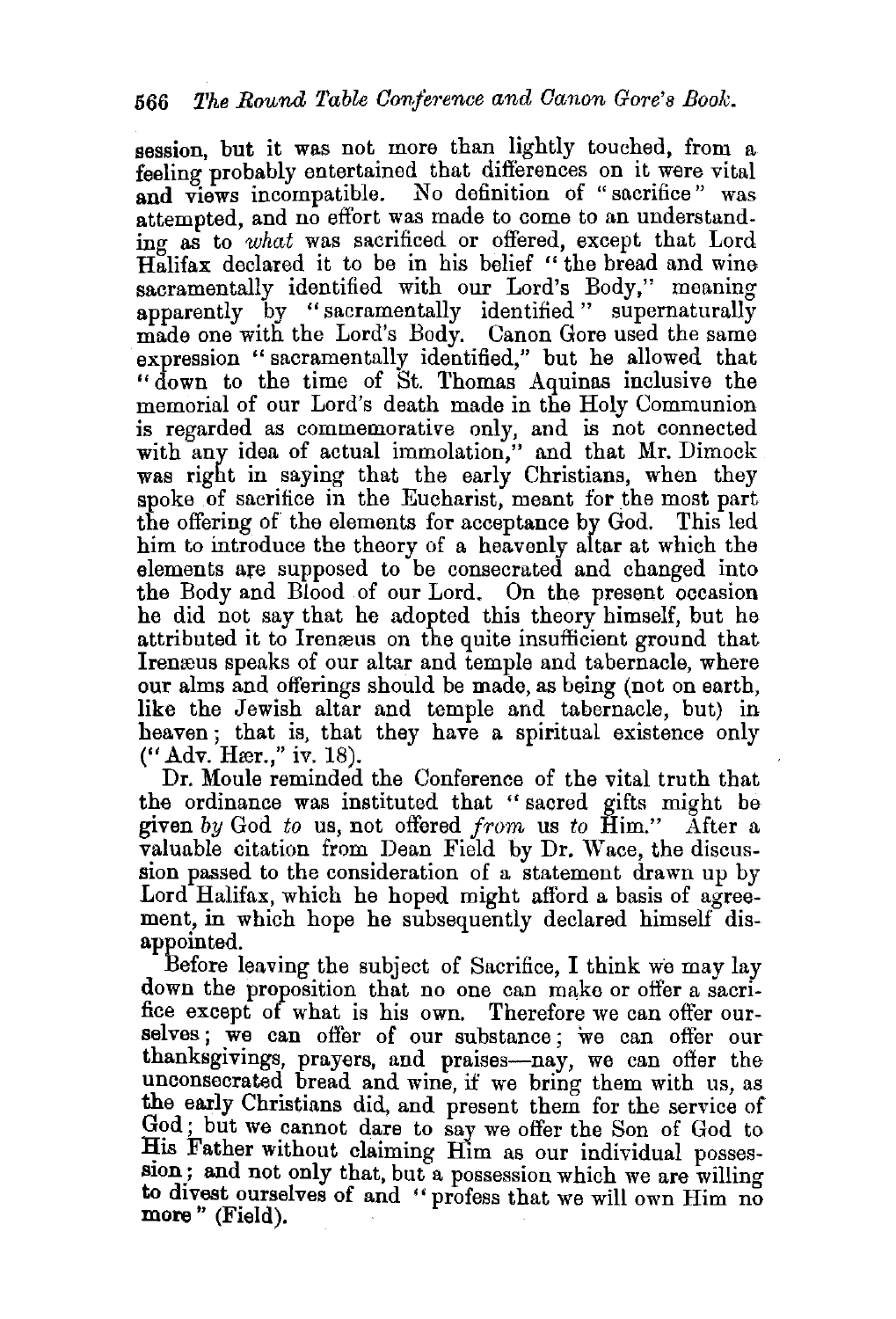"None but Christ," says Bishop Jolly, "could make this oblation of Himself, once offered. The real substance, the very Flesh and Blood of God incarnate-it is the most horrible presumption to think that any the most exalted creature could present to God with acceptance" ("On the Eucharist," iii.).

The subject of the fourth session, which was the Expression of Eucharistic Doctrine in Ritual, was even more slightly touched upon than the doctrine of sacrifice. A very sensible statement of Dr. Robertson, deprecating the introduction of novel rites, and declaring that the Church universal possesses no ritual law, was taken for a basis of discussion, and some general conversational remarks were made, from which it appeared that Canon Gore was in favour of each congregation having a right to determine the limits of ritual within the general order of the Church, while Dr. Moule was in favour of one general use ; and Lord Halifax argued that the old Mass vestments were ordered under the Ornaments Rubric. Being asked whether by Mass vestments he meant those authorized by the first book of Edward VI. or those of pre-Reformation times, he made no recorded answer to the question, but referred to his proposal to make the alternative use of the First Book legal, which he believed would be a means of "promoting ritual obedience," adding that, if the proposal was accepted, "such a Society as the English Church Union might be dissolved "-a conclusion which no way seemed to follow from the premiss ; and *we* may assure ourselves that it would not follow, nor would ritual obedience be promoted.

This finished the discussion, and was succeeded by a speech from the chairman, whose tact and forbearance was throughout admirable, lamenting that time did not allow the consideration of " some important questions of ritual, such as Adoration and Reservation and the position of the minister, whether eastwards or otherwise."

The proceedings were at this point interrupted by a protest made by Dr. Sanday and others on behalf of Lord Halifax against a statement of Mr. Dimock's, that Lord Halifax's position, as stated by himself, if tenable by a layman, was not tenable by a clergyman, and was inconsistent with loyalty to the Church's formularies. Lord Halifax argued that that was not the case, because his views were those of the undivided Church, and the Church of England appealed to the teaching of the undivided Church; which, however, is a mistake, for though the Church of England appeals to the primitive Church-that is, at the utmost, to the Church of the first five centuries, it does not extend that appeal to the next four centuries-nor does it rest it on the ground that the Church was undivided, but that, being primitive, it was as yet un